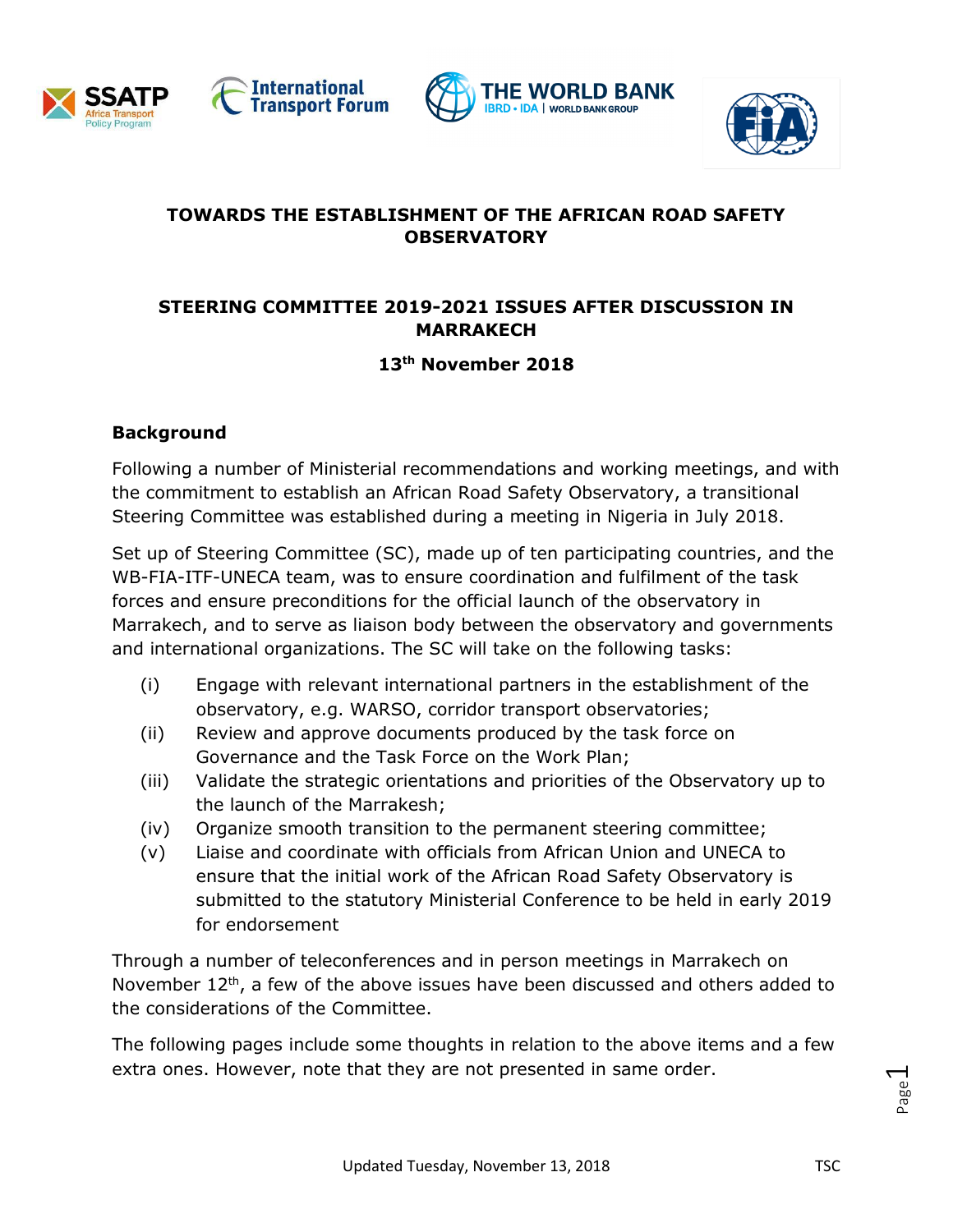







### **1. Working arrangements**

Following the meetings in Dakar (February 2018) and Nigeria (July 2018), a total of 10 WebEx-based meetings have been held to facilitate the work of the Observatory transitional working groups. Three meetings for the Transitional Task Force on Work Program 2019-2020, three for the Transitional Task Force on Governance, and four on the Transitional Steering Committee.

In person meetings for the members of the 3 transitional Task Force groups were scheduled for Monday November  $12<sup>th</sup>$  in Marrakech, ahead for the full Workshop to be celebrated on the  $14<sup>th</sup>$  and  $15<sup>th</sup>$  of November. These preparatory meetings extended well beyond the initially scheduled hours.

The table at the end of this document summarizes the dates and times of the meetings between Nigeria and Marrakech, the transitional working group conveyed and the list of actual attendees. All meetings were recorded in the WebEx system and minutes have been produced and filled.

## **2. On the launching of the Observatory in Marrakech**

Regarding the establishment of Observatory, there are several milestones to note:

Dakar´s communique ´following the Feb 2018 workshop, (2) WB-ITF-FIA press release in Leipzig in May 2018, (3) Nigeria´s workshop.

The expectation is that the Observatory be launched during the Morocco meeting even though additional ratification and support will be sought after in subsequent African meetings.

In the meantime, a EU-funded project under the name of Safer Africa (2016-2019) has launched the so called African Road Safety Observatory [\(www.africanroadsafetyobservatory.org\)](http://www.africanroadsafetyobservatory.org/). Safer Africa representatives were invited to the meetings in Dakar in Nigeria and members of our team have participated in several Safer Africa meetings. Currently we are working on an integration of both initiatives which are different in scope but bring mutual benefit.

Since we intend to start operational work for the Observatory –we have prepared for some communication issues: (1) a statement for inclusion in the First Forum for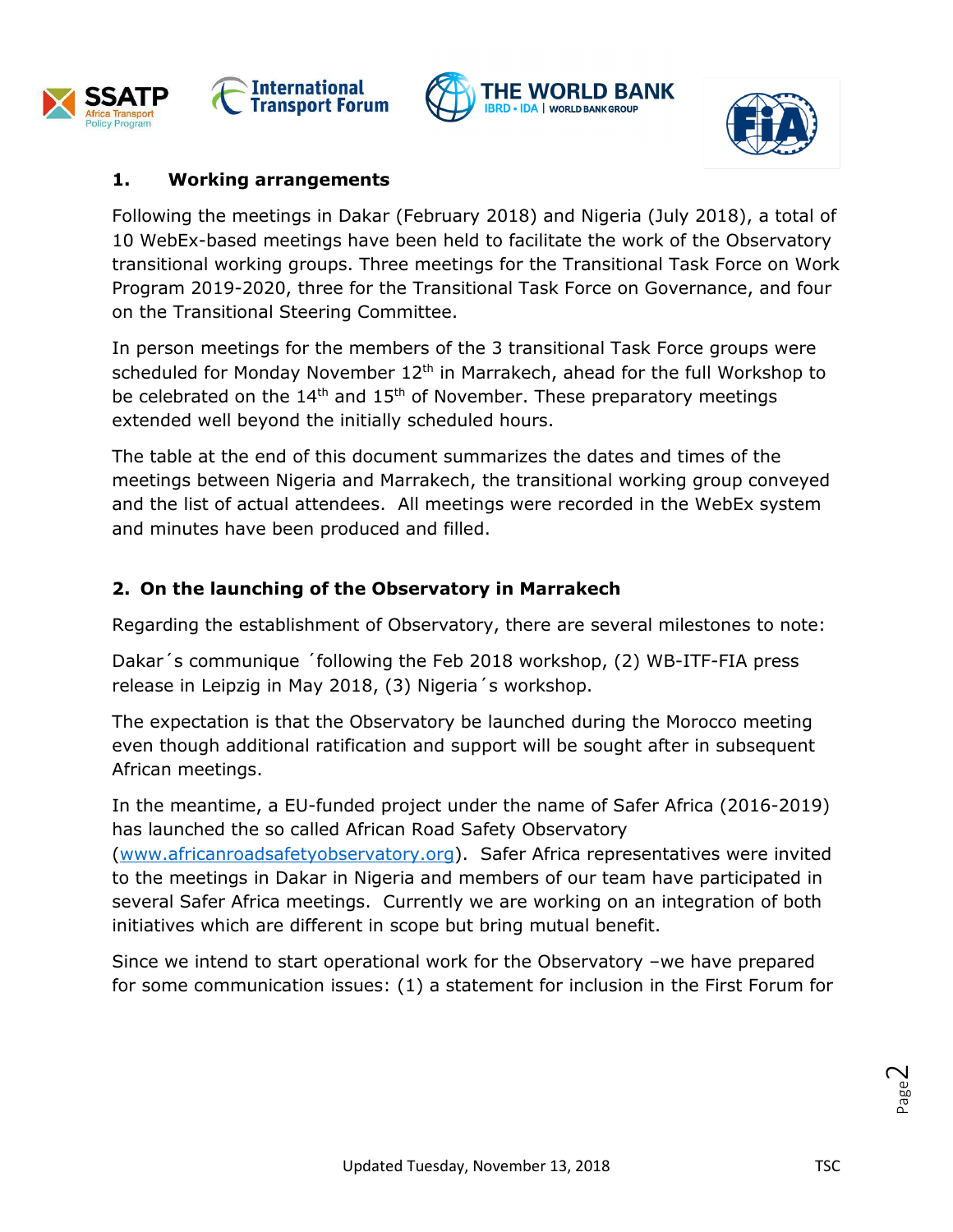







Road Safety in Africa Declaration, (2) A post workshop communiqué  $^1$ , (3) A group picture. We will request the help of members to assist with 2) Media dissemination through interviews.

### **3. Proposed wording of the Declaration**

*To be proposed to workshop attendees:*

*"Following the March 2017 meeting of African Ministers of Transport in Lome, and workshops in Dakar in February 2018, and Abuja in July 2018, participating countries established the African Road Safety Observatory (ARSO). All African countries are invited to join ARSO, under proposed bylaws which have been established. It is the intention that ARSO will be housed within the African Union, and a meeting in Addis Ababa 19-23 November 2018 shall begin this process of consideration."*

#### **4. Proposed wording on a communiqué**

To be shown and discussed during workshop using the Dakar communiqué as a basis

### **5. Deciding on the name of the Observatory**

Over the past months we have referred to this initiative under different names: African Road Safety Observatory (ARSO), African Regional Road Safety Observatory (ARRSO), Road Safety Observatory in Africa, and African Road Safety Data Observatory.

A decision was reached to go with the name of: African Road Safety Observatory (ARSO) (in English) and Observatoire Africain de la Sécurité Routière (OASR) (in French)

l

**The Forum,**

 $^{\rm 1}$  We need to include a reference to the CVRS work, for example

**Preamble**

Recognizing the need to strengthen civil registration and vital statistics (CRVS) systems in producing information on causes of death to support national policies at reducing road traffic deaths in the continent. Expressing the need for all national institutions that collect information on road traffic deaths to collaborate in improving such data.

Affirms the need for countries to improve their mortality statistics and recording of causes of death, and requests all sectors that produce mortality data from road traffic to collaborate closely with a view to promoting the reliability of such data. Reiterates that a well-functioning civil registration and vital statistics system is fundamental in producing information on causes of death including road traffic. Encourages the countries in the continent to prioritize the development of their civil registration and vital statistics system with the involvement of all stakeholders and international partners.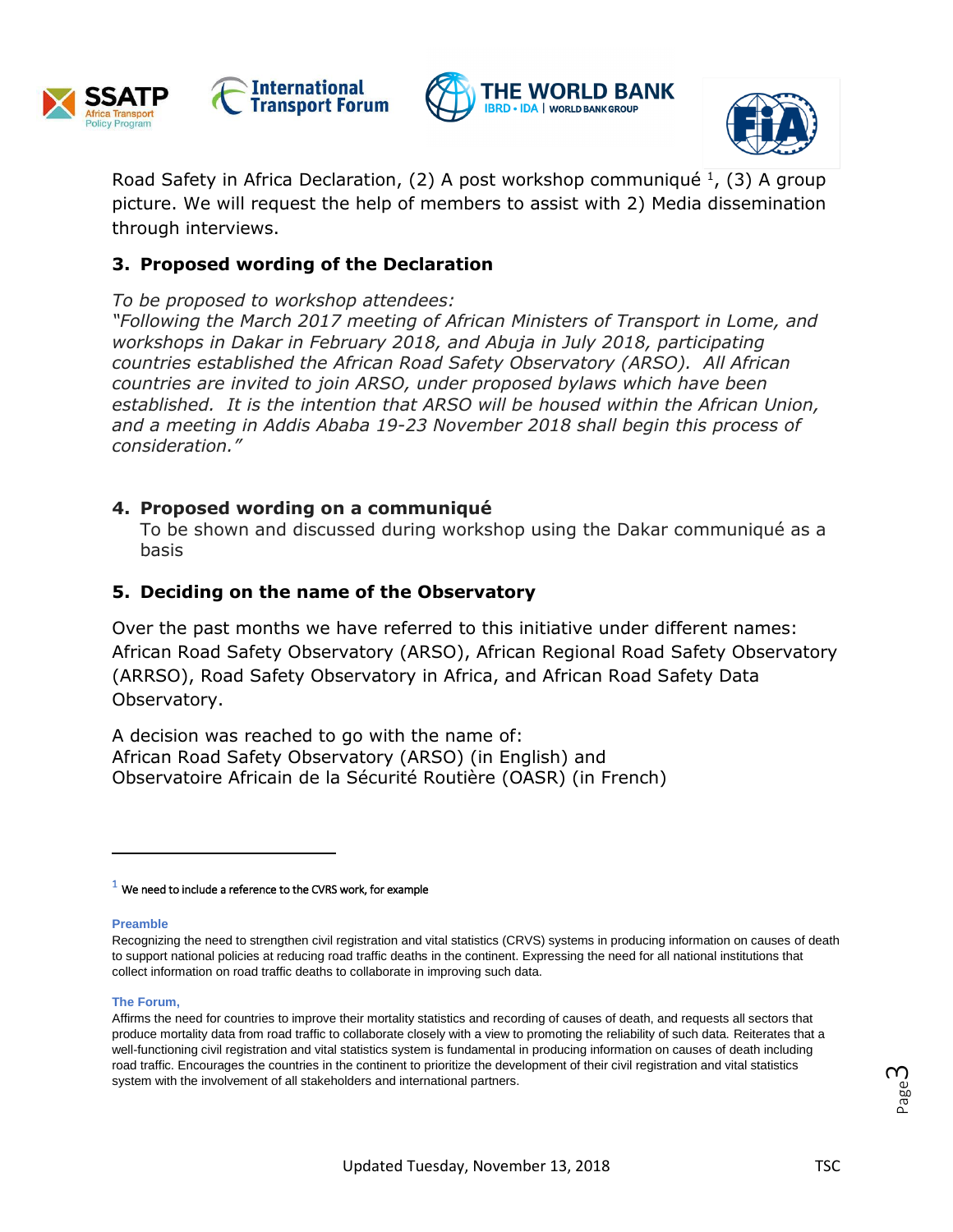







(Note that African Road Safety Observatory is the name used by Safer Africa – need to check whether they have registered the name)

ACTION ITEM: In the next weeks we should initiate registration of the names and the websites names for use in the whole of African under any type of print/media use.

## **6. Engage with relevant international partners in the establishment of the observatory, e.g. WARSO, corridor transport observatories.**

The following organizations have been a part of this development to date: SSATP, The International Transport Forum, World Bank, FIA, UN-ECA, African Development Bank, African Union and the Corridor Abidjan - Lagos Organization.

Other organizations have expressed interest in the Observatory and will be heard during the workshop.

# **7. Validate the strategic orientations and priorities of the Observatory up to the launch in Marrakesh**

This was done.

# **8. Review and approve documents produced by the transitional task force on Governance and the Task Force on the Work Plan**

Same as before

**9. Organize smooth transition to the permanent steering committee** As included in the proposed bylaws, the intent is to maintain the current Transitional Steering Committee for as long as the permanent set up under (hopefully) the auspices of the AU take place.

# *10.* **Liaise and coordinate with officials from African Union and UNECA to ensure that the initial work of the African Road Safety Observatory is submitted to the statutory Ministerial Conference to be held in early 2019 for endorsement.**

Work on this will start next week with meetings with both organization representatives.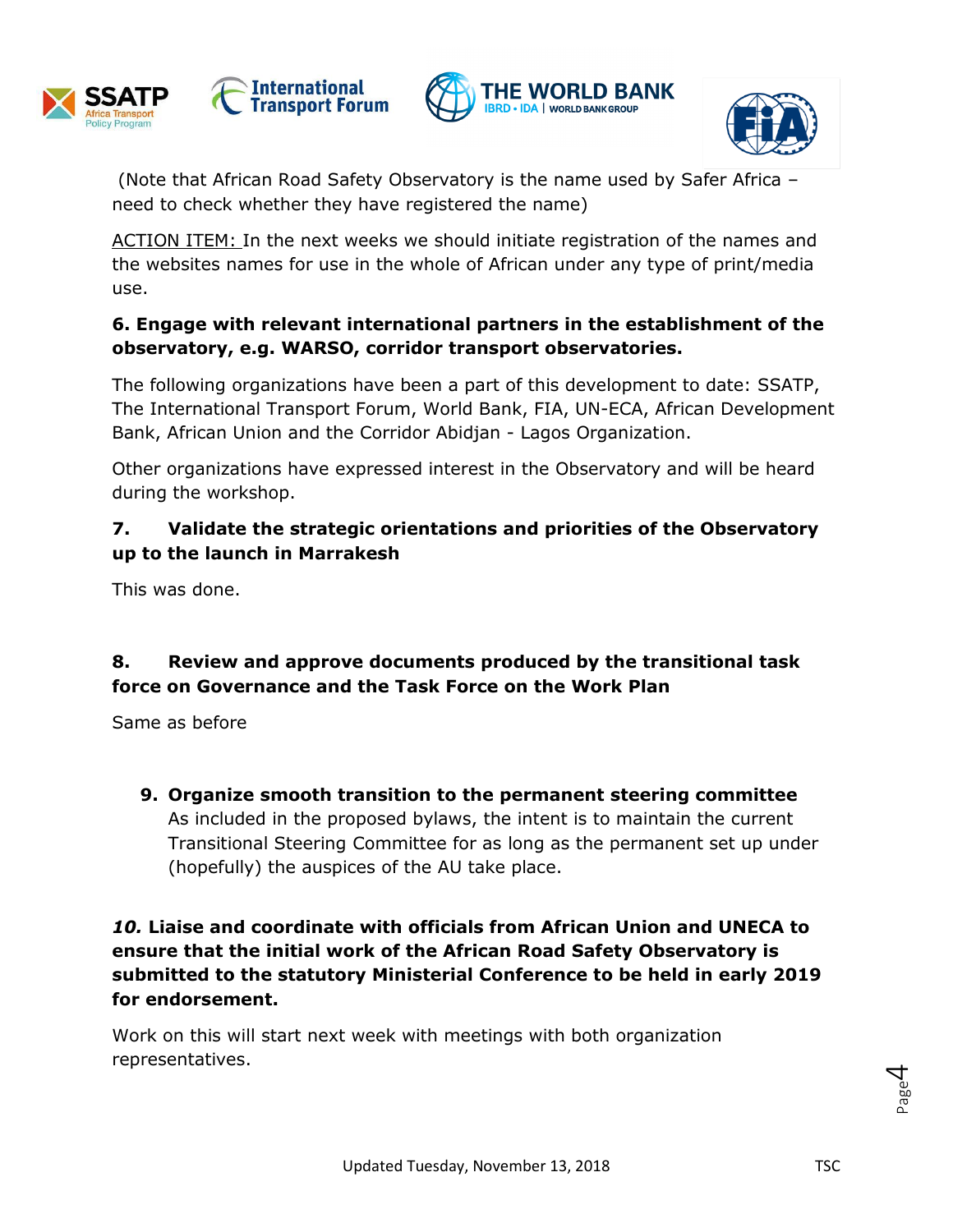





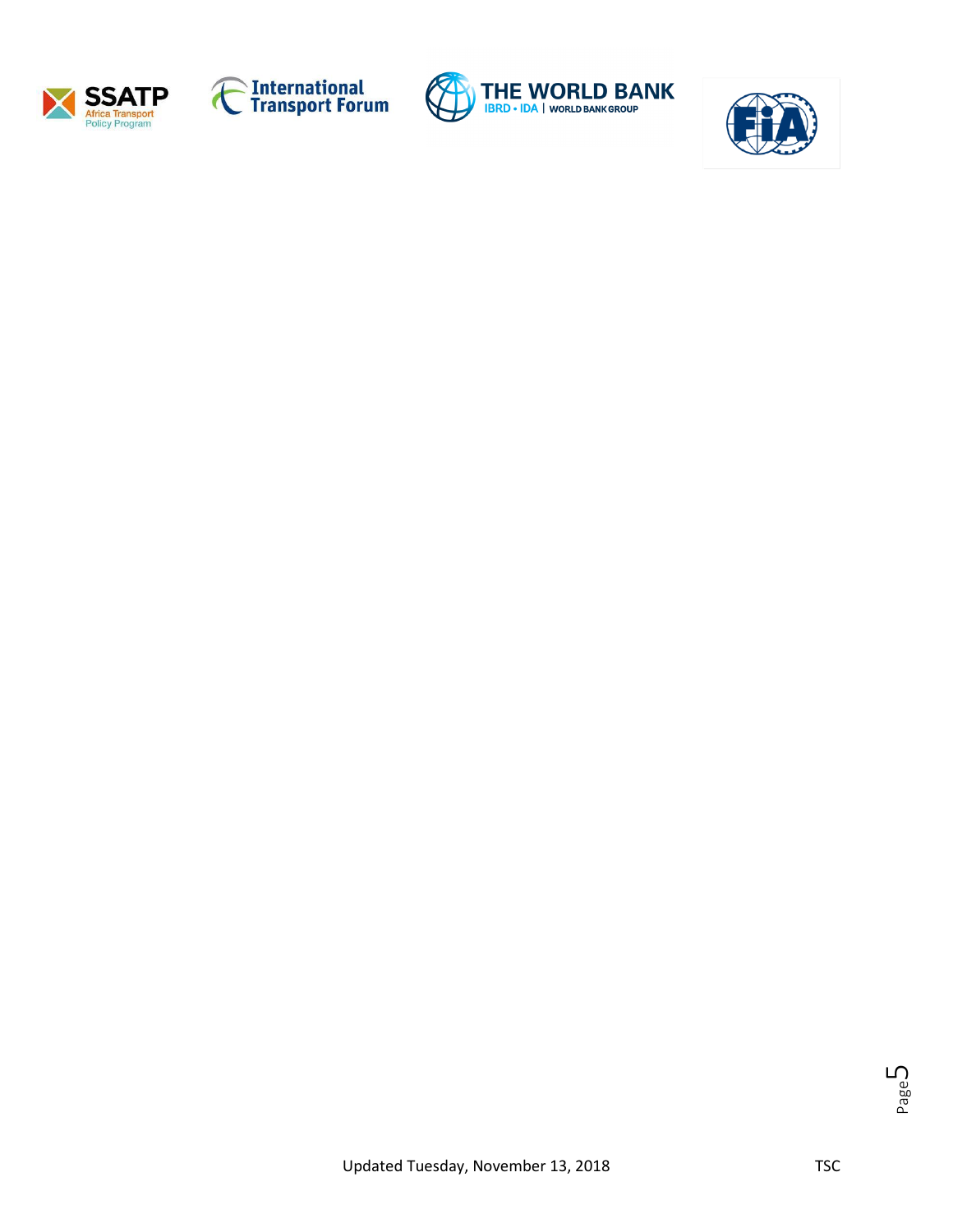







| <b>Date</b>        | <b>Nairo</b><br>bi<br><b>Time</b> | <b>Transitional</b><br><b>Task Force</b> | <b>Attendees</b>                  |                                                 |
|--------------------|-----------------------------------|------------------------------------------|-----------------------------------|-------------------------------------------------|
|                    |                                   |                                          | <b>Names</b>                      | Organization/Co<br>untry                        |
| $12 -$<br>$Sep-18$ | 1:00<br><b>PM</b>                 | <b>Work Plan</b>                         | Benacer Boulaajoul                | Morocco                                         |
|                    |                                   |                                          | Duncan Kibogong (Co-<br>Chair)    | Kenya                                           |
|                    |                                   |                                          | Georges Anagonou (Co-<br>Chair)   | <b>Benin</b>                                    |
|                    |                                   |                                          | Sydney Ibeanusi                   | Nigeria                                         |
|                    |                                   |                                          | Maria Segui-Gomez                 | Fédération<br>Internationale de<br>I'Automobile |
|                    |                                   |                                          | Tawia Addo-Ashong                 | <b>SSATP</b>                                    |
|                    |                                   |                                          | Veronica Raffo                    | <b>World Bank</b>                               |
|                    |                                   |                                          | Veronique Feypell                 | International<br><b>Transport Forum</b>         |
|                    |                                   |                                          | <b>Patrick Dione</b>              | <b>SSATP</b>                                    |
|                    |                                   |                                          | Lynnette Kimani                   | <b>SSATP</b>                                    |
| $13 -$<br>Sep-18   | 1:00<br><b>PM</b>                 | Governance                               | Benacer Boulaajoul (Co-<br>Chair) | Morocco                                         |
|                    |                                   |                                          | Sydney Ibeanusi (Co-<br>Chair)    | Nigeria                                         |
|                    |                                   |                                          | Mr. Cheikhou Oumar<br>Gueye       | Senegal                                         |
|                    |                                   |                                          | Mr. Duncan KIBOGONG               | Kenya                                           |
|                    |                                   |                                          | Zacharie Ngoumie                  | Cameroon                                        |
|                    |                                   |                                          | Veronica RAFFO                    | <b>World Bank</b>                               |
|                    |                                   |                                          | Maria Segui-Gomez                 | Fédération<br>Internationale de<br>l'Automobile |
|                    |                                   |                                          | <b>Tawia ASHONG</b>               | <b>SSATP</b>                                    |
|                    |                                   |                                          | <b>Patrick Diame Dione</b>        | <b>SSATP</b>                                    |
|                    |                                   |                                          | Lynnette Muthoni<br>Kimani        | <b>SSATP</b>                                    |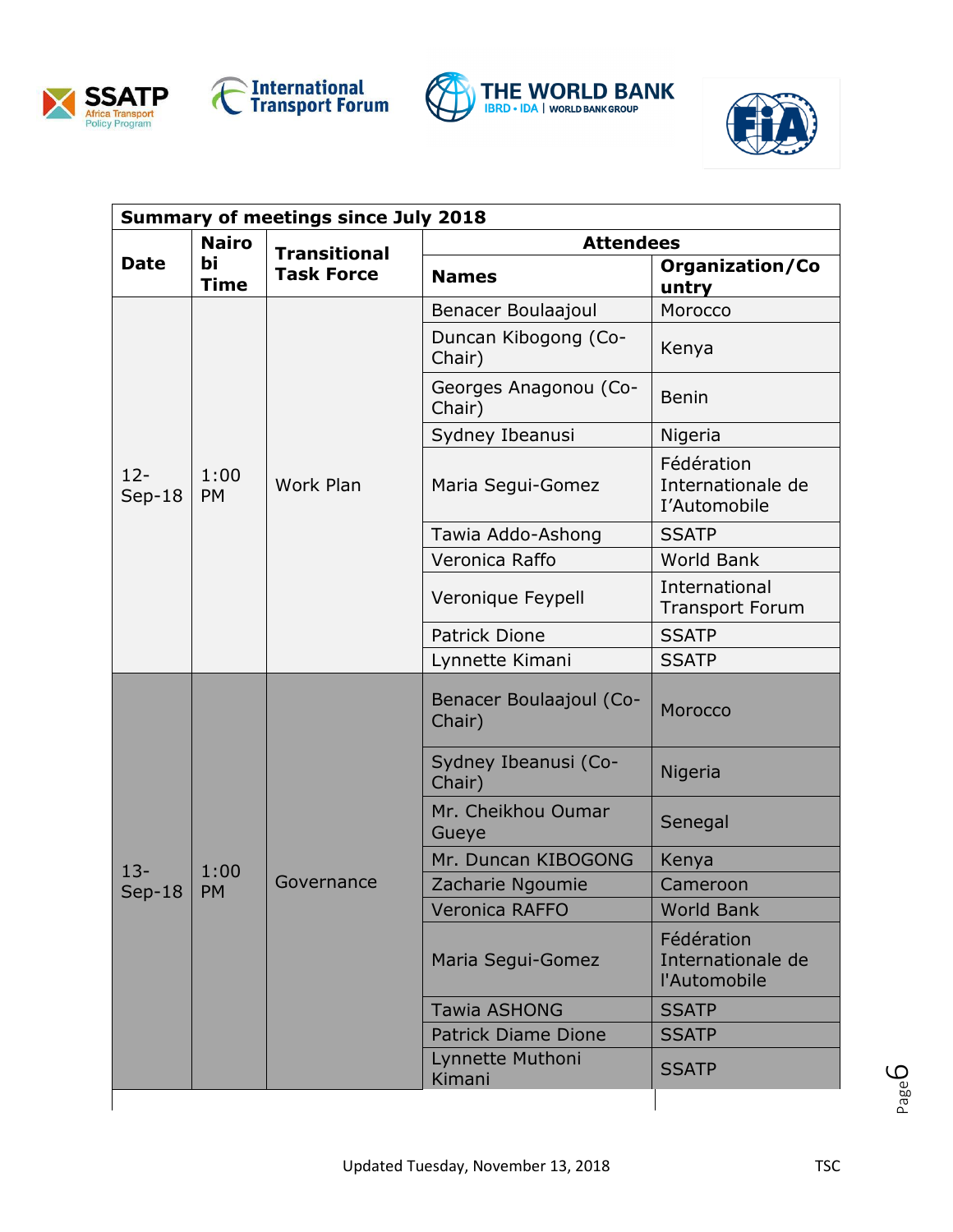

 $\mathbf{r}$ 

 $\overline{\phantom{a}}$ 







| $14 -$<br>$Sep-18$ | 1:00<br>PM        | Steering<br>Committee | Benacei Boulaajoul<br>(Chair)     | Morocco                                         |
|--------------------|-------------------|-----------------------|-----------------------------------|-------------------------------------------------|
|                    |                   |                       | Duncan Kibogong                   | Kenya                                           |
|                    |                   |                       | Georges Anagonou                  | <b>Benin</b>                                    |
|                    |                   |                       | Girma Bezabeh                     | African<br>Development Bank                     |
|                    |                   |                       | Tawia Addo-Ashong                 | <b>SSATP</b>                                    |
|                    |                   |                       | Veronica Raffo                    | <b>World Bank</b>                               |
|                    |                   |                       | <b>Patrick Dione</b>              | <b>SSATP</b>                                    |
|                    |                   |                       | Lynnette Kimani                   | <b>SSATP</b>                                    |
|                    |                   | <b>Work Plan</b>      | <b>Mamadou KONATE</b>             | Mali                                            |
| $26 -$<br>Sep-18   | 1:00<br><b>PM</b> |                       | Georges Anagonou (Co-<br>Chair)   | <b>BENIN</b>                                    |
|                    |                   |                       | Maria Segui-Gomez                 | Federation<br>Internationale de<br>I'Automobile |
|                    |                   |                       | Veronique FEYPELL                 | <b>International</b><br><b>Transport Forum</b>  |
|                    |                   |                       | <b>Patrick DIONE</b>              | Intern                                          |
|                    |                   |                       | Lynnette KIMANI                   | Intern                                          |
| $28 -$<br>$Sep-18$ | 1:00              | Steering              | Benacer Boulaajoul<br>(Chair)     | Morocco                                         |
|                    |                   |                       | Georges ANAGONOU                  | <b>Benin</b>                                    |
|                    |                   |                       |                                   |                                                 |
|                    |                   |                       | Sydney IBEANUSI                   | Nigeria                                         |
|                    | <b>PM</b>         | Committee             | Veronica RAFFO                    | <b>World Bank</b>                               |
|                    |                   |                       | Girma BEZABEH                     | African<br>Development Bank                     |
|                    |                   |                       | Patrick DIONE                     | Intern                                          |
|                    |                   |                       | Benacei Boulaajoul (Co-<br>Chair) | Morocco                                         |
|                    |                   |                       | Duncan Kibogong                   | Kenya                                           |
|                    |                   |                       | Georges Anagonou                  | <b>Benin</b>                                    |
| $3-Oct-$           | 1:00              | Governance            | Sydney Ibeanusi (Co-<br>Chair)    | Nigeria                                         |
| 18                 | <b>PM</b>         |                       | Maria Segui-Gomez                 | Federation<br>Internationale de<br>I'Automobile |
|                    |                   |                       | Tawia Addo-Ashong                 | <b>SSATP</b>                                    |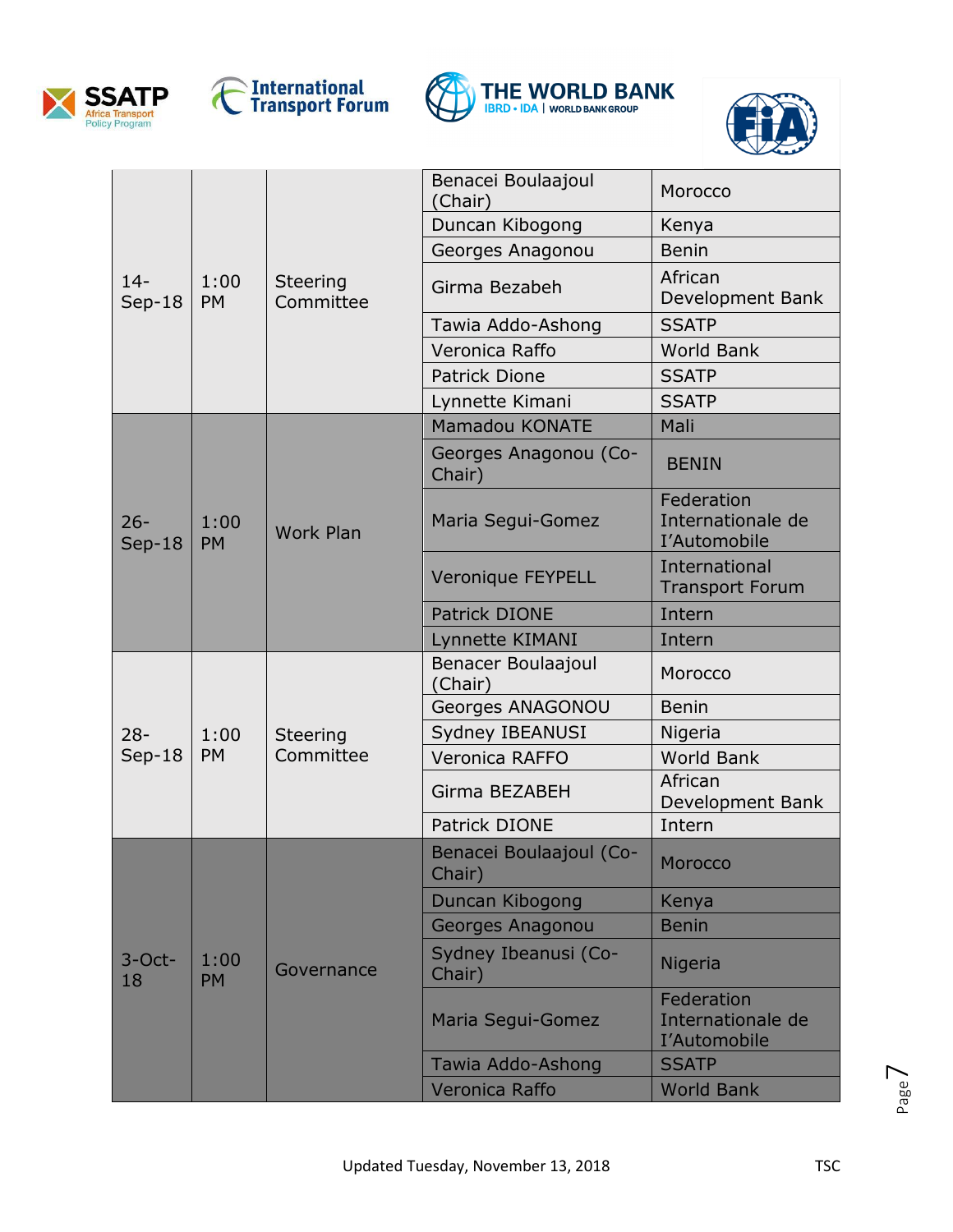







|                         |                   |                       | <b>Veronique Feypell</b>          | <b>International</b><br><b>Transport Forum</b>  |
|-------------------------|-------------------|-----------------------|-----------------------------------|-------------------------------------------------|
|                         |                   |                       | <b>Patrick Dione</b>              | <b>SSATP</b>                                    |
|                         |                   |                       | Lynnette Kimani                   | <b>SSATP</b>                                    |
|                         | 1:00<br>PM        |                       | Benacei Boulaajoul                | Morocco                                         |
| $30 -$<br>Oct-18        |                   | <b>Work Plan</b>      | Duncan Kibogong (Co-<br>Chair)    | Kenya                                           |
|                         |                   |                       | Georges Anagonou (Co-<br>Chair)   | <b>Benin</b>                                    |
|                         |                   |                       | Tawia Addo-Ashong                 | <b>SSATP</b>                                    |
|                         |                   |                       | Veronique Feypell                 | International<br><b>Transport Forum</b>         |
|                         |                   |                       | Veronica Raffo                    | <b>World Bank</b>                               |
|                         |                   |                       | <b>Patrick Dione</b>              | <b>SSATP</b>                                    |
|                         |                   |                       | Lynnette Kimani                   | <b>SSATP</b>                                    |
| $31 -$<br><b>Oct-18</b> | 1:00<br><b>PM</b> | Governance            | Benacei Boulaajoul (Co-<br>Chair) | Morocco                                         |
|                         |                   |                       | Georges Anagonou                  | <b>Benin</b>                                    |
|                         |                   |                       | Duncan Kibogong                   | Kenya                                           |
|                         |                   |                       | Veronique Feypell                 | <b>International</b><br><b>Transport Forum</b>  |
|                         |                   |                       | Maria Segui-Gomez                 | Federation<br>Internationale de<br>I'Automobile |
|                         |                   |                       | Veronica Raffo                    | <b>World Bank</b>                               |
|                         |                   |                       | <b>Patrick Dione</b>              | <b>SSATP</b>                                    |
|                         |                   |                       | Lynnette Kimani                   | <b>SSATP</b>                                    |
| $2-Nov-$<br>18          | 1:00<br>PM        | Steering<br>Committee | Benacei Boulaajoul<br>(Chair)     | Morocco                                         |
|                         |                   |                       | Sydney Ibeanusi                   | Nigeria                                         |
|                         |                   |                       | Georges Anagonou                  | <b>Benin</b>                                    |
|                         |                   |                       | Veronique Feypell                 | International<br><b>Transport Forum</b>         |
|                         |                   |                       | Maria Segui-Gomez                 | Federation<br>Internationale de<br>I'Automobile |
|                         |                   |                       | Veronica Raffo                    | <b>World Bank</b>                               |
|                         |                   |                       | <b>Patrick Dione</b>              | <b>SSATP</b>                                    |
|                         |                   |                       | Lynnette Kimani                   | <b>SSATP</b>                                    |